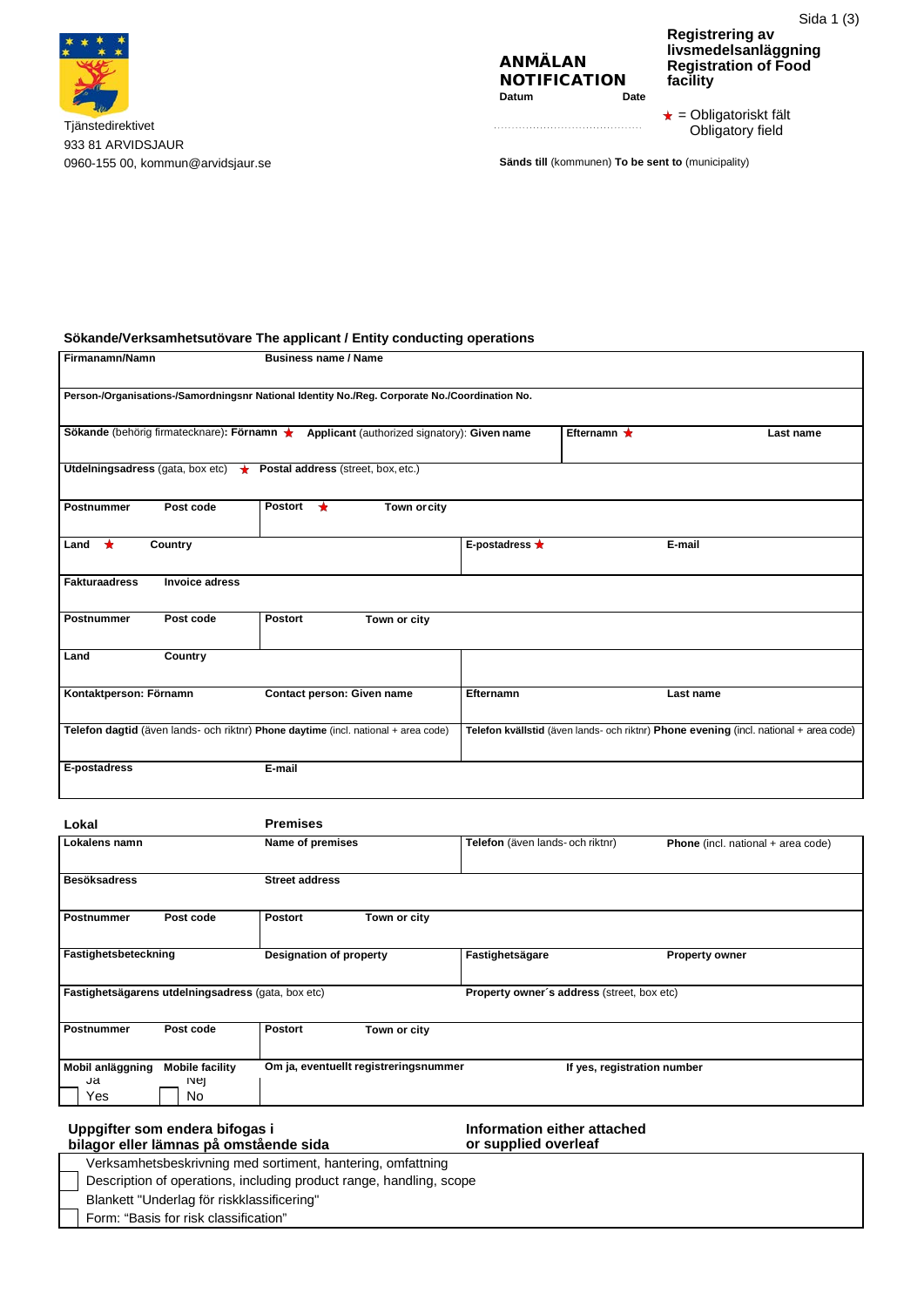

| Företag/Firma (namn)                                                                                                       |                                                                    |                                                                                                              |                        |                                   |  |                                                                                           |
|----------------------------------------------------------------------------------------------------------------------------|--------------------------------------------------------------------|--------------------------------------------------------------------------------------------------------------|------------------------|-----------------------------------|--|-------------------------------------------------------------------------------------------|
| Person-/Organisations-/Samordningsnr                                                                                       |                                                                    | National Identity No./Reg. Corporate No./Coordination No.                                                    |                        |                                   |  |                                                                                           |
| Tid som anmälan avser                                                                                                      |                                                                    | Period for which the notification applies                                                                    |                        |                                   |  |                                                                                           |
|                                                                                                                            | Fr o m datum                                                       | As from (date)                                                                                               | T o m datum            | Up to and including (date)        |  |                                                                                           |
| Viss tid                                                                                                                   |                                                                    |                                                                                                              |                        |                                   |  | Tillsvidare                                                                               |
| Specific period                                                                                                            |                                                                    |                                                                                                              |                        |                                   |  | Until further notice                                                                      |
| Verksamhet                                                                                                                 | <b>Operations</b>                                                  |                                                                                                              |                        |                                   |  |                                                                                           |
| Beräknat antal årsarbetskrafter vid detaljhandel och storhushåll                                                           |                                                                    | Estimated no. of employees (annual full-time workforce)<br>in the case of retailing and large scale catering |                        |                                   |  |                                                                                           |
| Industriell tillverkning av livsmedel av vegetabiliska råvaror                                                             |                                                                    |                                                                                                              |                        |                                   |  |                                                                                           |
| Industrial manufacture of food from vegetable raw materials                                                                |                                                                    |                                                                                                              |                        |                                   |  |                                                                                           |
| Storhushåll med beredning eller bearbetning av livsmedel<br>Large-scale catering, including food preparation or processing |                                                                    |                                                                                                              |                        |                                   |  |                                                                                           |
| Storhushåll utan beredning eller bearbetning av livsmedel                                                                  |                                                                    |                                                                                                              |                        |                                   |  |                                                                                           |
| Large-scale catering with no food preparation or processing                                                                |                                                                    |                                                                                                              |                        |                                   |  |                                                                                           |
| Restaurang, storhushåll, konditori, café                                                                                   |                                                                    |                                                                                                              |                        |                                   |  |                                                                                           |
| Restaurant, large-scale catering, confectioner/patisserie, café                                                            |                                                                    |                                                                                                              |                        |                                   |  |                                                                                           |
| Grossist, distributionsföretag                                                                                             |                                                                    |                                                                                                              |                        |                                   |  |                                                                                           |
| Wholesaler, distribution company                                                                                           |                                                                    |                                                                                                              |                        |                                   |  |                                                                                           |
| Matmäklare                                                                                                                 |                                                                    |                                                                                                              |                        |                                   |  |                                                                                           |
| Food broker/dealer                                                                                                         |                                                                    |                                                                                                              |                        |                                   |  |                                                                                           |
| Övrig verksamhet                                                                                                           |                                                                    |                                                                                                              |                        |                                   |  |                                                                                           |
| Other operations                                                                                                           |                                                                    |                                                                                                              |                        |                                   |  |                                                                                           |
|                                                                                                                            |                                                                    |                                                                                                              |                        |                                   |  |                                                                                           |
| <b>Produktionens storlek</b>                                                                                               | Scope of production                                                |                                                                                                              |                        |                                   |  |                                                                                           |
| Restaurang, storhushåll,<br>konditori och café<br>Antal portioner/konsumenter per dag No. of portions/consumers per day    | Restaurant, large scale catering,<br>confectioner/patisserie, café |                                                                                                              | Butik, grossist, lager | Antal anställda, årsarbetskrafter |  | Shop, wholesaler, warehouse<br>No. of employees, annual<br>full-time workforce equivalent |
| Industriell verksamhet<br>Antal ton utgående produkt per år                                                                | Industrial operations                                              | No. of tons annual product output                                                                            |                        |                                   |  |                                                                                           |
| Sortiment och övriga upplysningar                                                                                          |                                                                    | Range of products and other information                                                                      |                        |                                   |  |                                                                                           |

**Anteckningar Notes**

**Känsliga konsumentgrupper Sensitive consumer groups**

I anläggningen produceras livsmedel som är avsedda att Is food produced in the facility intended for consumption konsumeras av personer som tillhör känsliga konsumentgrupper by sensitive consumer groups?